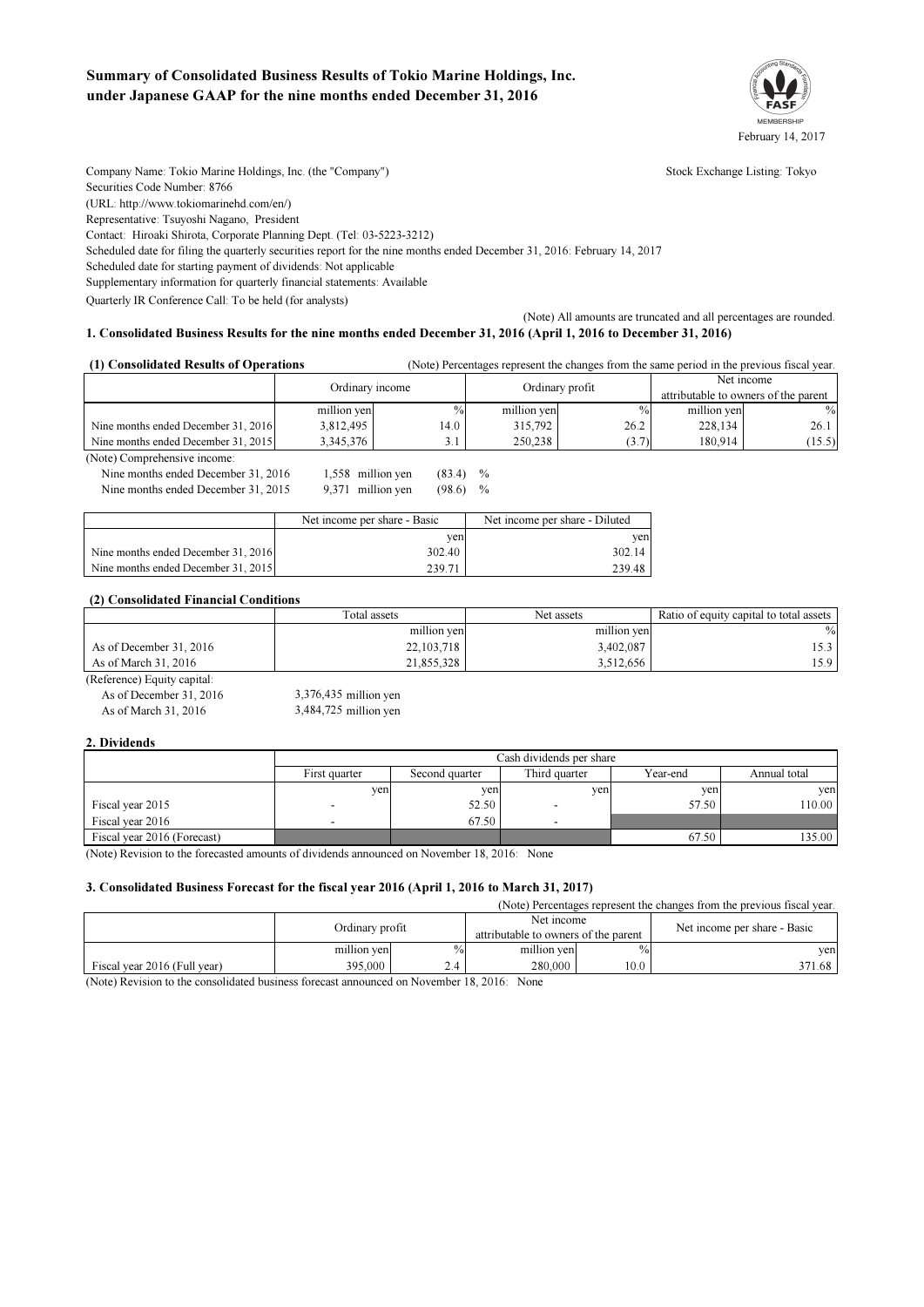#### \*Notes

(1) Significant changes with respect to the subsidiaries of the Company (changes in Specified Subsidiaries that resulted in changes in the scope of consolidation) during the nine months ended December 31, 2016: None

(2) Adoption of special accounting methods that can be applied to quarterly consolidated financial reports: None

(3) Changes in accounting policies, changes in accounting estimates, and retrospective restatements

(a) Changes in accounting policies to reflect amendments of accounting standards and related matters: None

(b) Changes in accounting policies other than (a): Yes

(c) Changes in accounting estimates: Yes

(d) Retrospective restatements: None

(Note) Please refer to Appendix p. 3 "(1) Changes in accounting policies, changes in accounting estimates, and retrospective restatements" for details.

(4) Number of shares issued (common share)

| (a) Total number of shares issued (including treasury shares) |                    |
|---------------------------------------------------------------|--------------------|
| As of December 31, 2016                                       | 757,524,375 shares |
| As of March 31, 2016                                          | 757,524,375 shares |
| (b) Number of treasury shares held                            |                    |
| As of December 31, 2016                                       | 7,407,456 shares   |
| As of March 31, 2016                                          | 2,839,782 shares   |
| (c) Average number of shares outstanding                      |                    |
| During the nine months ended December 31, 2016                | 754,406,947 shares |
| During the nine months ended December 31, 2015                | 754,694,319 shares |

#### \*Disclosure regarding the execution of the quarterly review process

This Summary of Consolidated Business Results is outside the scope of the external auditor's quarterly review procedure required by the Financial Instruments and Exchange Act. The quarterly review process has been completed as of the date of the disclosure of the Summary of Consolidated Business Results.

## \*Notes concerning the business forecast and other items

Any business forecasts contained in this document are based on the information available to the Company as of the date of the release of this document and certain assumptions, and actual results may materially differ from the forecasts due to various factors.